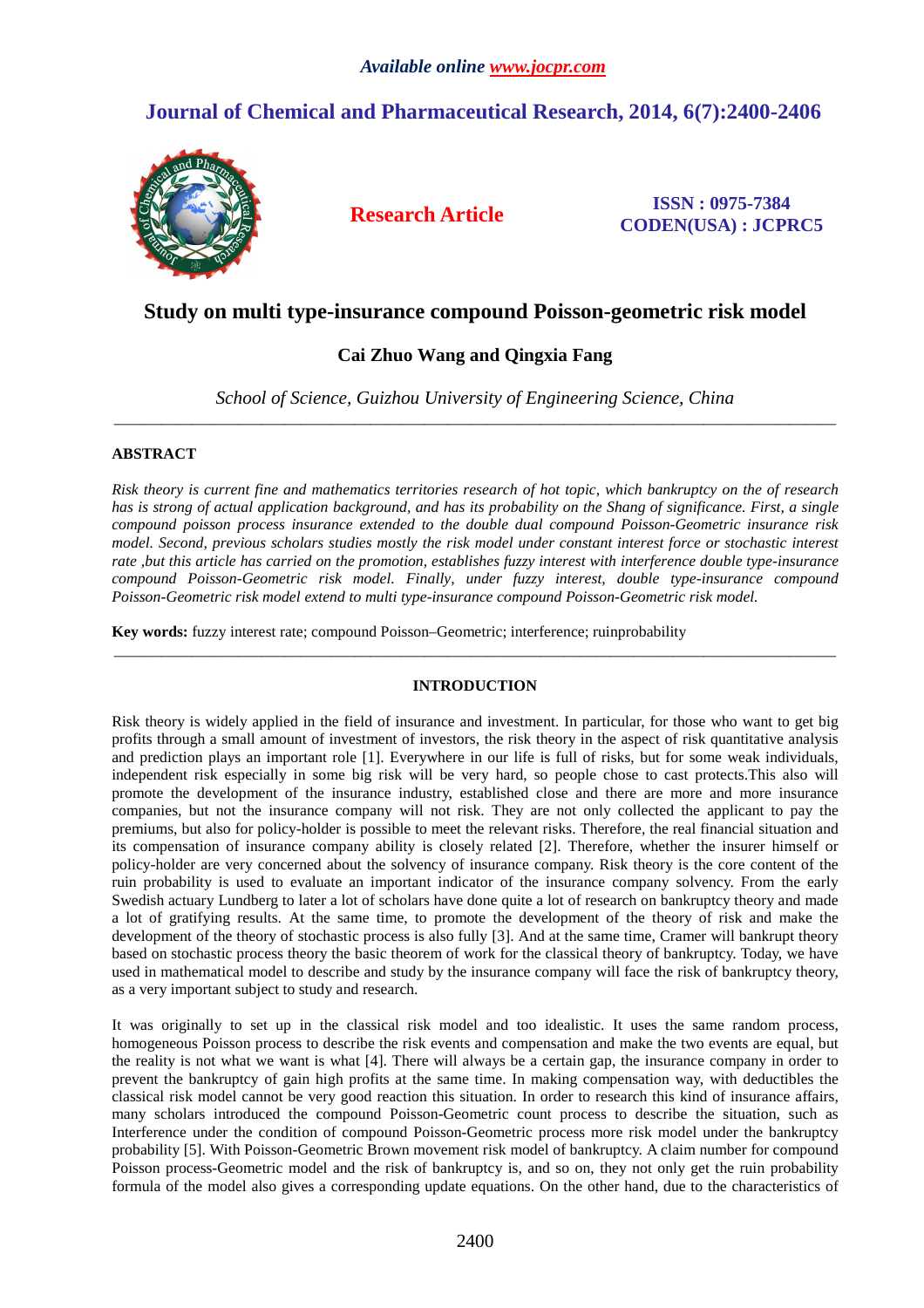the insurance business of insurance company, it led to the development of the insurance product pricing is different also both are closely linked. In previous insurance business, the foreign insurance industry a predetermined interest rate to be decided according to the bank interest rates. The main use of insurance funds way is bank deposits. The main risk faced by insurance companies is to as for its insurance underwriting risk of the project [6]. Therefore, for insurance companies, scientific prediction of the premium income, evaluate the possibility of the amount of payments and the probability of bankruptcy is very important. Therefore, in the insurance business, the problem is an important means of business to a reasonable set of insurance rate. The benefits and risks of the future make scientific prediction.

*\_\_\_\_\_\_\_\_\_\_\_\_\_\_\_\_\_\_\_\_\_\_\_\_\_\_\_\_\_\_\_\_\_\_\_\_\_\_\_\_\_\_\_\_\_\_\_\_\_\_\_\_\_\_\_\_\_\_\_\_\_\_\_\_\_\_\_\_\_\_\_\_\_\_\_\_\_\_*

### **RELEVANT BASIC KNOWLEDGE**

In recent years, many scholars have studied the compound Poisson-risk of Geometric model and has obtained certain achievements. The paper also made a further research to its. This chapter first describes the compound Poisson-Geometric process introduced simply. Secondly, it introduces the important tool of risk theory martingale deals with in the paper need to use the Brownian motion, ruin probability and fuzzy theory and related knowledge.

The bankruptcy probability of classical risk model research led to the bankruptcy of theory study. The following is referred to as simply introduced L-c model of classical risk model of some relevant conclusions and important results.

 $\{T_i, i \geq 1\}$  is parameters as random variables are independent and satisfy with the condition of exponential distribution. The T said the interval between two claims occur.

$$
S_n = T_1 + T_2 + T_3 + \dots + T_n, \forall n \ge 1
$$
\n<sup>(1)</sup>

And there,  $S_n$  is the Nth occurrence time of the claim.

At the moment t claim number is defined as the insurance company what had happened

$$
N(t) = \max_{n \ge 0} \{ n \mid 0 < S_n \le t \} \tag{2}
$$

It is known that  $\{N(t), t\geq 1\}$  is parameter  $\lambda$  for Poisson process. It is shown that in Fig. 1 is this situation a sample of a typical of the orbit.



#### **Fig. 1: Sample track**

 $\{X_i, i \geq 1\}$  and  $\{\overline{T}, i \geq 1\}$  are independent of each other.  $\{X_i, i \geq 1\}$  is independent and identically distributed random variables. Among them,  $X_i$  is the Ith claim amount. The averages are  $P_1$ . Make until time t the total amount of the insurance company will have to claim to  $C(t)$ , then

$$
C(t) = \sum_{i=1}^{N(t)} X_i
$$
 (3)

 ${C(t), t\geq 0}$  is a parameter for  $\lambda$  compound Poisson process. We call it the total amount of the claim process. To the insurance company in surplus to time  $t$  is  $U(t)$ , expressed as

$$
U(t) = u + ct + C(t)
$$
\n<sup>(4)</sup>

Among them, u≥0 is the initial reserve, C(t) is the total amount of the claim, said process  $\{U(t)|t\geq 0\}$  surplus process for insurance. C is insurance company insurance rate per unit time, about a sample of the surplus process track as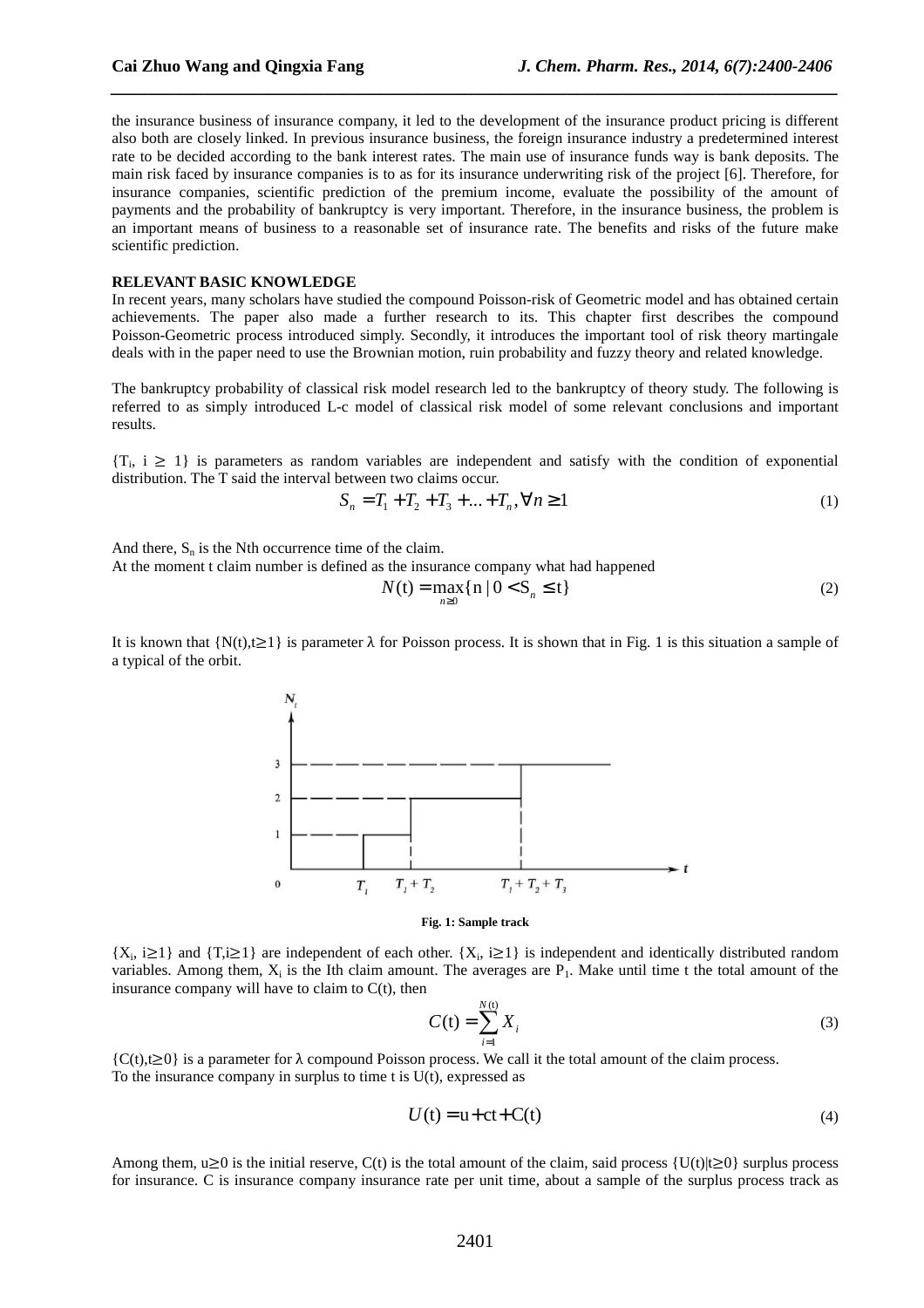shown in Fig.2.



*\_\_\_\_\_\_\_\_\_\_\_\_\_\_\_\_\_\_\_\_\_\_\_\_\_\_\_\_\_\_\_\_\_\_\_\_\_\_\_\_\_\_\_\_\_\_\_\_\_\_\_\_\_\_\_\_\_\_\_\_\_\_\_\_\_\_\_\_\_\_\_\_\_\_\_\_\_\_*

**Fig. 2: Surplus process samples** 

Further, we put the insurance surplus negative moment to remember the first time

$$
T = \inf\{t \mid U(t) < 0\} \tag{5}
$$

T for the insurance companies are facing bankruptcy moment (when T tends to ∞, explain the insurance company's business is not good Bankruptcy will happen).

By the parameter for the Poisson process  $\{N(t), t\geq 0\}$ , then

$$
E[N(t)] = \lambda t \tag{6}
$$

In order to ensure the insurance company will not occur bankruptcy, we assume that

$$
c > \lambda \, p_1 \tag{7}
$$

$$
\rho = \frac{c}{\lambda p_1} - 1\tag{8}
$$

The ρ> 0, referred as relatively safe load.

when  $C > \lambda p_1$ , there are the same time the insurance company have to pay the damages of expected value is less than its received premium amount, its relatively safe load is positive.So, we got the ultimate ruin probability of insurance company:

$$
\psi(u) = \Pr\{T < \infty\} \tag{9}
$$

To understand the insurance company operating in a specific period of time, we make finite time  $(0,t)$  within its insurance. The ruin probability of insurance company is

$$
\psi(u, t) = \Pr\{T < t\} \tag{10}
$$

When the initial surplus is zero, the insurance company for the ultimate ruin probability

$$
\psi(0) = \frac{1}{1+\rho} \tag{11}
$$

Thus, when the initial surplus is zero, a relatively safe load the final bankruptcy shall decide the size of the insurance company rate. So the relatively safe load control, is crucial for the insurance company.

When individuals claim amount counting process is exponential distribution and the distribution parameters of β, for eventually ruin probability

$$
\psi(\mathbf{u}) = \frac{\lambda}{c} p_1 \exp\left(\frac{\lambda}{c}u - \frac{u}{p_1}\right) \tag{12}
$$

So we can draw the conclusion: the ruin probability of insurance company is subject to the individual claims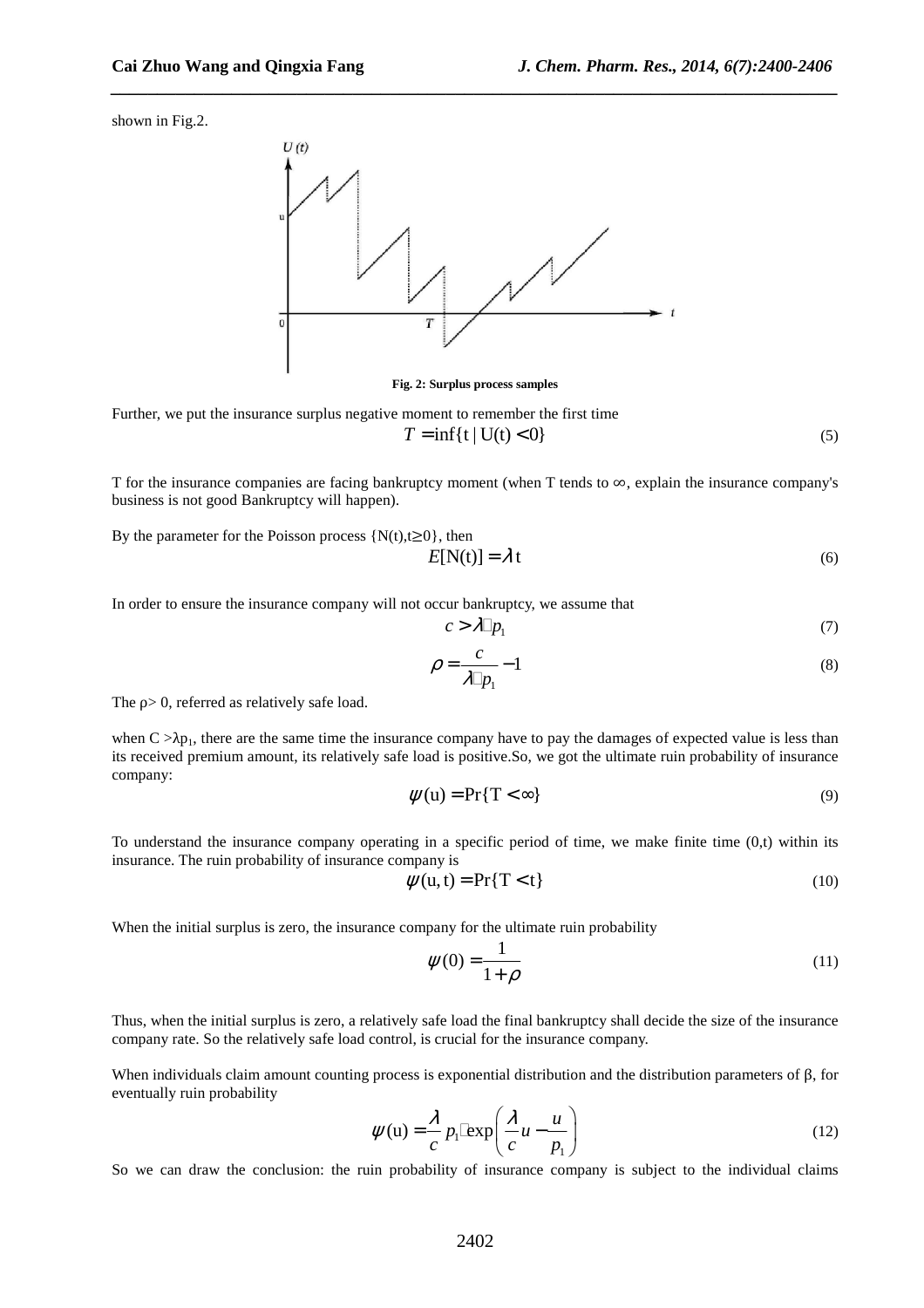obedience distribution parameters. For the most common form of exponential distribution, the individual claim amount to the parameters of the distribution and expected claim into reverse.It also decided to the size of the possibility of bankruptcy. The parameters of the distribution is smaller but more likely bankruptcy, as a result and insurance [7].In order to ensure not occur the bankruptcy of the company when the insured, we have very high request for underwriting.

*\_\_\_\_\_\_\_\_\_\_\_\_\_\_\_\_\_\_\_\_\_\_\_\_\_\_\_\_\_\_\_\_\_\_\_\_\_\_\_\_\_\_\_\_\_\_\_\_\_\_\_\_\_\_\_\_\_\_\_\_\_\_\_\_\_\_\_\_\_\_\_\_\_\_\_\_\_\_*

In addition, the amount of initial reserve funds by insurance companies. It will also affect the bankruptcy probability values. The general situation isto its ruin probability. The initial surplus value is inversely proportional, therefore, it must have enough initial surplus to insurance. The insurance company management tend to be stable.

Losses of variables for insurance companies

$$
L = \max\{C(t) - ct\} \tag{13}
$$

$$
\psi(u) = \Pr\{L > u\} \tag{14}
$$

In addition, the huge loss of another is expressed as the variable L

$$
L = \sum_{n=1}^{N} L_n \tag{15}
$$

The deficit  $L_1$  said the initial surplus u is greater than the surplus process for the first time gap, between adjacent two deficits phase delta as L<sub>2</sub>, L<sub>3</sub>, …, Nfor the surplus process {R(t),t≥0} and deficit number times. When the initial surplus u=0.As shown in Fig.3 L samples of the orbit. Similarly, when the initial surplus  $u = 0$ .



**Fig. 3: The orbit of the sample** 

Similarly, when the initial surplus  $u=0, L_i$  rail as shown in Fig.4..

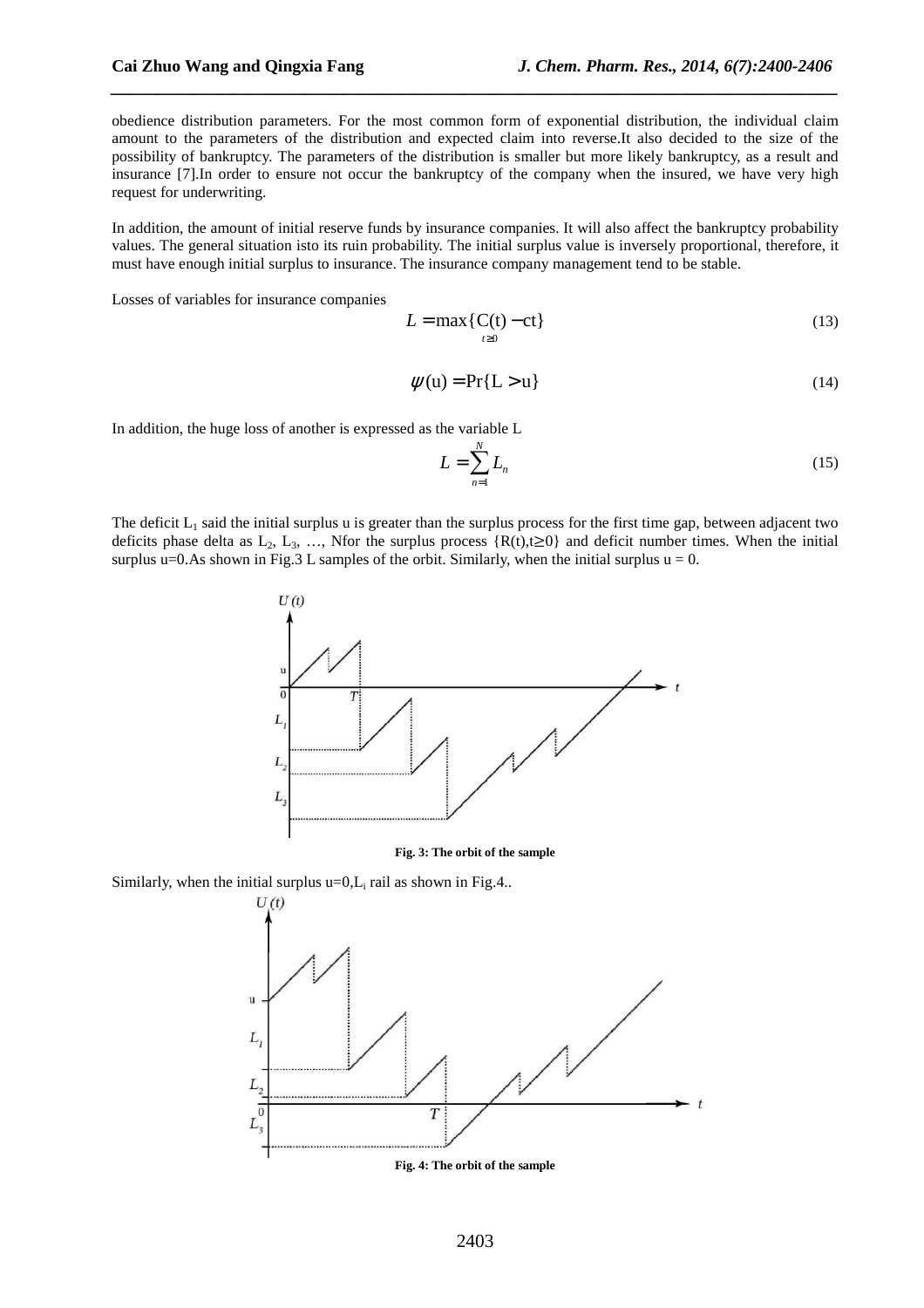Classical risk model in risk theory continuously in the development of increasingly mature and gradually improve, first proposed the theory of a Swedish actuary Filip Lundberg. After Filip Lundberg and Harald Cramer studied the initial surplus is zero, and its corresponding ruin probability is obtained. On the time value of ruin, surplus of bankruptcy occurs and moments before and after some scholars to the bankrupt surplus. And it done a lot of feasibility study, also got a lot of valuable achievements. And on the two kinds of situations and the distribution function is given the corresponding analytical. Dickson made a further study on the distribution, bankruptcy deficit for the ruin probability distribution function and its corresponding before the bankruptcy and instantaneous surplus of the distribution function and so on.

*\_\_\_\_\_\_\_\_\_\_\_\_\_\_\_\_\_\_\_\_\_\_\_\_\_\_\_\_\_\_\_\_\_\_\_\_\_\_\_\_\_\_\_\_\_\_\_\_\_\_\_\_\_\_\_\_\_\_\_\_\_\_\_\_\_\_\_\_\_\_\_\_\_\_\_\_\_\_*

### **GENERALIZATION OF THE CLASSICAL RISK MODEL**

Researchers in recent years, risk theory is based on the model, add or change some influencing factors for further research to establish a risk model can response more practical. More meet the needs of the insurance company. Due to the classical risk model considered too little, it can't reasonable actual reaction, also can't reasonable description of the premium income of insurance company, etc. Therefore some scholars for the promotion of classical risk model in different directions.

In insurance financial markets, the income of insurance company to pay insurance cost. In addition to policy-holder and insurance business operators will spare money in the bank, purchases of Treasury securities or buy other forms of risk fund. In order to obtain bank interest, the part of the income is an important part of the insurance company, as a result.The interest is the effect on insurance company assets and liabilities should not be ignored. The important factors for the field of special attention, therefore, the uncertainty of claims and the market interest rate is also one of the risk. The risk model in the study if you don't consider the effect of interest rates is not conform to the actual. So in order to make the risk model in line with the actual, we introduced the renewal risk model with interest. In this kind of extension model mainly includes the constant interest rate and stochastic interest rate risk model under two kinds of situations.Poisson coordinates computation is seen as Fig. 5. We with constant interest rate risk model as the example to this kind of model are explained simply.



**Fig. 5: Poisson coordinates computation** 

In insurance financial markets, the income of insurance company to pay insurance cost. In addition to policy-holder and insurance business operators will spare money in the bank. Purchases of Treasury securities or buy other forms of risk fund etc. In order to obtain bank interest, the part of the income is an important part of the insurance company as a result. The interest is the effect on insurance company assets and liabilities should not be ignored. The important factors for the field of special attention, therefore, the uncertainty of claims and the market interest rate is also one of the risk. The risk model in the study if you don't consider the effect of interest rates is not conform to the actual. So in order to make the risk model in line with the actual, we introduced the renewal risk model with interest in this kind of extension model mainly includes the constant interest rate and stochastic interest rate risk model under two kinds of situations. We with constant interest rate risk model as the example to this kind of model are explained simply.

Set up the model of interest rate as a constant  $\delta$ , its premium for  $d_t$  time change the quantity to the cdt. The interest income of the insurance company is  $\delta U(t)dt$ . And at the same time compensationof happen is  $dC(t)$ , so its surplus in dt time change is:

$$
\delta U(t) dt = c dt + \delta U(t) dt - dC(t)
$$
\n(16)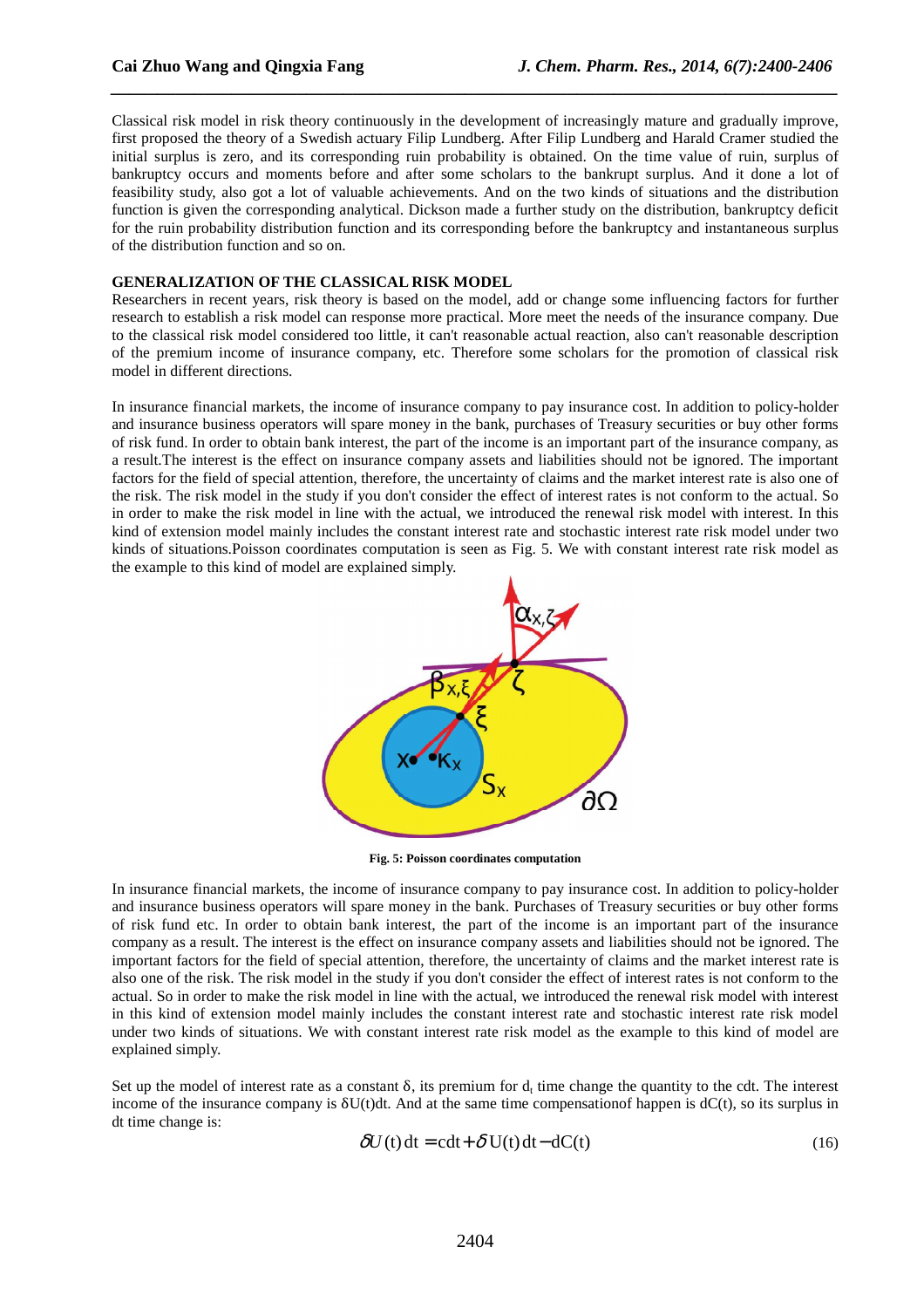For the problem, Browne suppose the risk management process to obey by Brownian motion. It finally has obtained certain achievement.2D discrete Poisson coordinates is seen as Fig. 6. Jinm etc and CAI research such as the risk of interest rate for the random model of bankruptcy.

*\_\_\_\_\_\_\_\_\_\_\_\_\_\_\_\_\_\_\_\_\_\_\_\_\_\_\_\_\_\_\_\_\_\_\_\_\_\_\_\_\_\_\_\_\_\_\_\_\_\_\_\_\_\_\_\_\_\_\_\_\_\_\_\_\_\_\_\_\_\_\_\_\_\_\_\_\_\_*



**Fig. 6: 2D discrete Poisson coordinates** 

Different from the classical risk model. In practice, various types of business insurance company, soit is not the only the source of revenue. There is a bank interest rates, investment income, and so on. Insurance companies only in the accurate understanding of its surplus situation. The company's managers decided to invest excess surplus in order to obtain profits. Due to the insurance company formulated the different way of claims, so in the case of a claim the claim is relatively is different and influenced by external factors. The investment cannot be determined to make the balance of the insurance company. We introduce the interference law, mainly refers to the deviation of the insurance company's management or business insurance company's financial situation.Set the surplus process is:

$$
U(t) = u + ct - C(t) + W(t), \forall t \ge 0
$$
\n(17)

W<sub>t</sub> is for Brownian motion and noninterference between  $\{W(t), t\geq 0\}$  and  $\{C(t), t\geq 0\}$ . So, it can decompose the bankruptcy probability.

$$
\psi_d(\mathbf{u}) = \psi_d(\mathbf{u}) + \psi_c(\mathbf{u})
$$
\n(18)

Where x and y respectively expresses the bankruptcy was caused by the random disturbance and claim. Poisson coordinates and MVCs for 2D polygons and Poisson coordinates or MVCs and discrete harmonic coordinates are seen as Fig. 7.



**Fig. 7: Poisson coordinates and MVCs for 2D polygons and Poisson coordinates or MVCs and discrete harmonic coordinates**